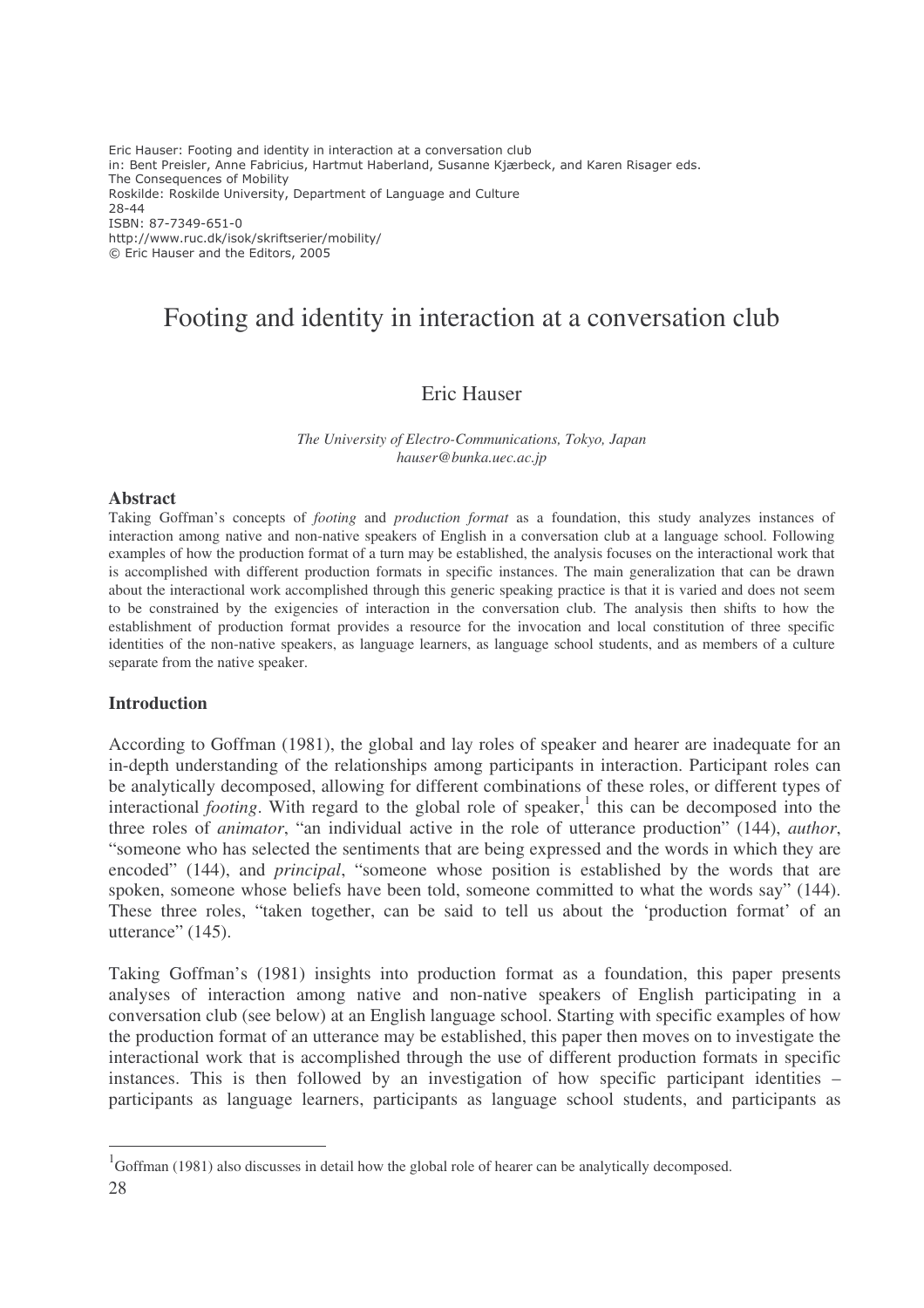members of different cultures – are invoked and locally constituted during and through segments of interaction which involve the establishment of different production formats.

## **Data and Method**

The data analyzed here come from recordings of interaction among native and non-native speakers at a conversation club at an English language school in Honolulu. The conversation club met weekly on a day on which there were no regularly scheduled classes. Non-native speakers attending the school as students, hereafter referred to as *students* or *student participants*, attended the conversation club on a voluntary basis. Native speakers, hereafter referred to as *conversation partners*, as they were labeled by the school, were paid for their participation. At the conversation club, typically between two and four student participants and one or two conversation partners formed conversation groups and talked together in English. (In all of the segments analyzed in this paper, there was always only one conversation partner.) With the oral consent of all participants and of the language school, the data were collected by audio-recording different conversation club groups over the course of two ten-week school terms.

The data thus collected were then transcribed and analyzed based on the transcription and microanalytic techniques of conversation analysis, in particular as described in Pomerantz and Fehr (1997), Psathas (1995), and ten Have (1999). It should be noted that while the author considers this paper to lie within the realm of conversation analysis, the use of concepts from Goffman, in particular the concepts of animator, author, and principal, but also the concept of *face-work* (Goffman 1967) (see below), is rather unusual in conversation analytic work. 2 It should also be emphasized that, while transcripts are provided in the text of each segment of interaction analyzed in this paper, the primary data for the analysis are the audio-recordings of the conversation club interaction. All analyses are based on repeated listenings to these recordings.

## **Examples of Footing in the Conversation Club**

One way that the footing, or more specifically the production format, of a particular turn may be indicated is through explicit marking that it has been authored by another. This is illustrated in segment (1).

Segment (1)

P: my mom said you: not ready yet.

The first part of P's turn, "my mom said," marks what follows, "you not ready yet," as having been authored by another. The production format of the second part of the turn has P as the animator and her "mom" as the author. It is irrelevant whether P's "mom" actually spoke these exact words. What is relevant is that the second part of the turn is produced in such a way as to attribute these words to this person.

As segment (2) shows, the author can also be the same person as the current animator, but in a different time and place.

Segment (2) 1 P: my mom said you: not ready yet. 2 (0.4)

 $2$  It is not, though, unknown. See Clayman (1992).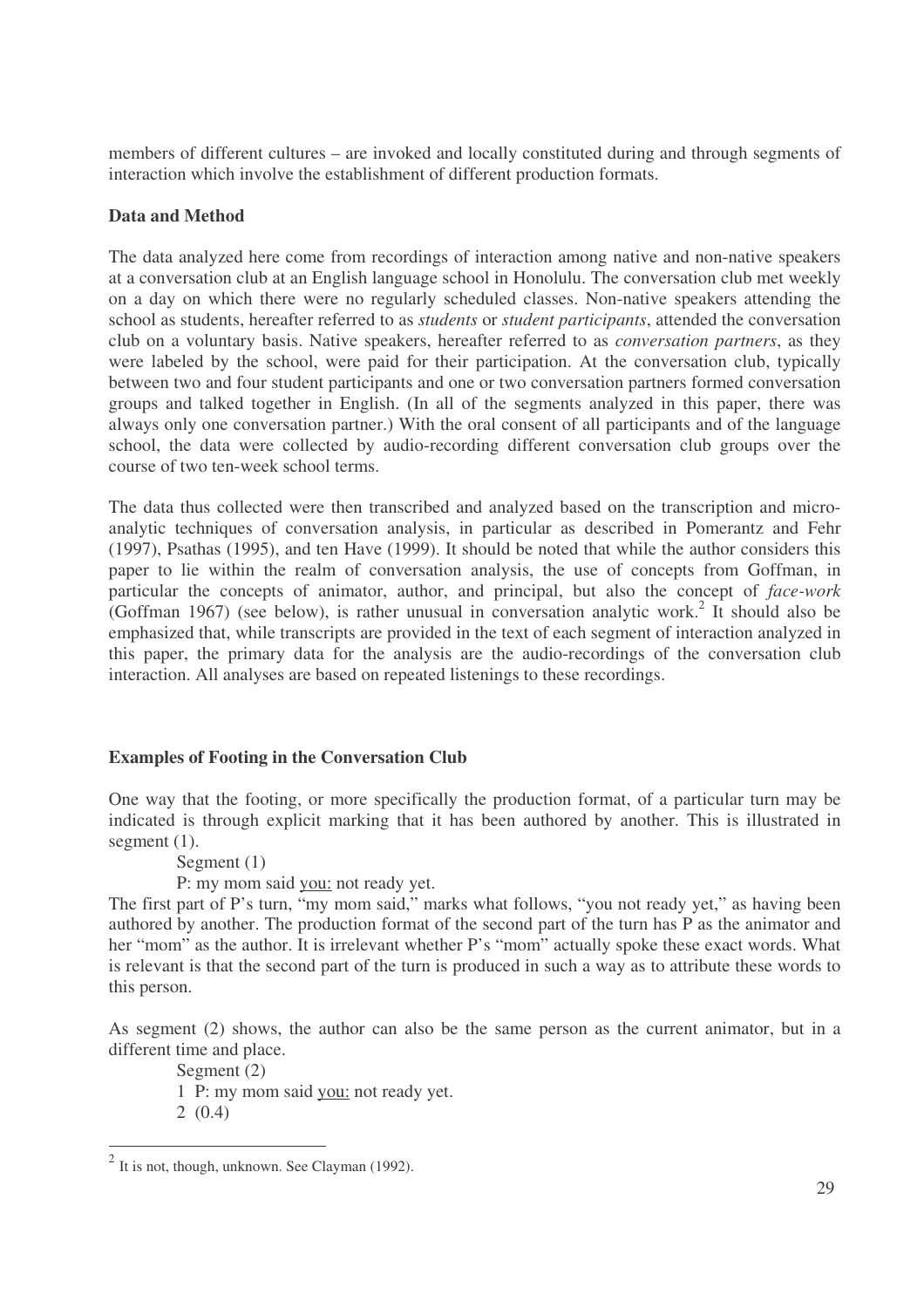#### 3 P: I said ha:lg (0.9) okay

The first part of P's turn in line 3 marks a shift of footing for what follows. Whereas in line 1, P's "mom" was marked as the author, in line 3, P herself is marked as the author of what follows. However, the production format of this turn is not as simple as the animator and the author being identical. Rather, the animator is P speaking now in the conversation club, with the author being P in a different time and place responding to something said by another person who is not currently present.

The words of another can also be animated without the use of verbs such as "said"to explicitly mark the production format, as is shown in segment (3). This segment also illustrates that the author whose words are being animated may be present.

Segment (3) 1 C: oh hh I'm: (0.3) compter ((two 2 syllables)) game. 3 (0.5) 4 Y: oh [:: 5 M: [huh? 6 (0.9) 7 M: what? 8 C: [compute game 9 Y: [computer game.

In line 1, C is apparently attempting to utter the compound "computer game." However, M treats what C has said as problematic and initiates repair in line 5 and again in line 7. C completes the repair in line 8, but in overlap with this, Y also completes the repair in line 9, animating words which can be attributed to C as the author.

Segment (4) shows an example of the person animating the words speaking on the behalf of a group. Segment (4)

- 1 E: but (0.3) chris uh kon uh:
- 2 Valentine's Day, (0.5) Korea and
- 3 Japan,  $(0.3)$  uh only women  $(0.6)$
- 4 give  $(1.5)$  preth to prest  $(0.4)$  for
- 5 (.) to: (0.4) man.

E can be understood as the animator and author of what she says, but by mentioning "Korea and Japan" in lines 2-3, she can also be understood as marking what she is saying as spoken on behalf of the people of these two countries. E is deploying a category, which could be glossed as "the people of Korea and Japan," and producing talk for which the members of this category are the principal.

Finally, segment (5) may be understood as a case in which the animator, author, and principal are united in the same person in the same time and place.

Segment  $(5)$ 

- 1 E: uh- I have a question=this is a
- 2 (0.3) chris (0.2) Christian
- 3 cus:to:m?

By prefacing her question, which is itself produced syntactically as a statement, with "I have a question," (line 1) E marks herself as the author and principal of the words she is uttering. Again, though, while the production format of the question may be understood as involving the combination of animator, author, and principal in the same person in the same time and place, there is also an ambiguity. What E says comes during a rather long stretch of talk which involves the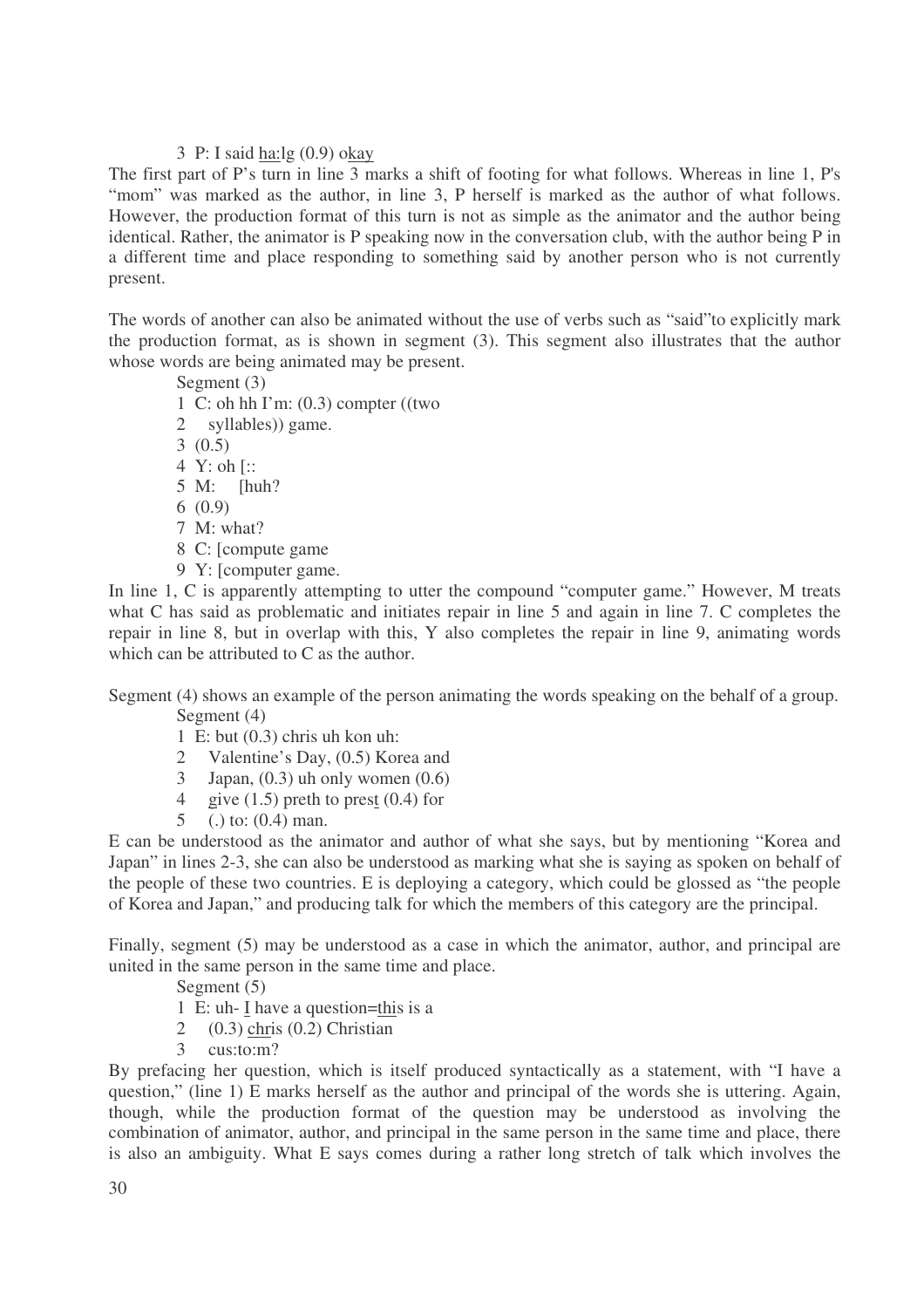students asking their conversation partner questions about Valentine's Day as part of a class homework assignment. Though this is not explicitly marked, a possibility is that E thought of this question at a different time and place, in preparation for completing the assignment, and is using the question preface, "I have a question," to introduce something for which the author is E at an earlier time in a different context.

### **Footing and Interactional Work**

As Clayman (1992) has argued and clearly illustrated, the establishment of footing is a generic speaking practice that is deployed to accomplish specific interactional work in specific instances. In the news interviews analyzed by Clayman, this interactional work involves taking a neutralistic stance appropriate to news interviewers. As such, footing in these cases can be seen as working to meet the constraints and exigencies of the news interview context. In the conversation club interaction, the particular interactional work that is accomplished through turns which involve the establishment of footing, or more specifically the production format, is more varied, which is not surprising as there do not seem to be institutional constraints requiring participants to adopt particular stances.

Segment (6) provides a nice illustration of the type of interactional work that can be accomplished through turns involving the explicit marking of production format.

Segment (6) 1 (2.7) 2 P: I never try (0.4) never. 3 T: you never trie[d TOEFL?]  $4 \text{ P:}$  [no: ] uh-uh 5 (0.5) 6 T: you know I had tuh [take the TOEFL= 7 P: [my: mo:m said 8 T:  $=$ for h(h)ere 9 ?: ha ha .h ha ha [.hh ha ((female)) 10 P: [my mom said you: 11 not ready yet. 12 (0.4) 13 P: I said ha:lg [(0.9) [okay 14 ?: [ha ha ha[ha ha 15 ((female))

Prior to this segment, the participants, primarily P and T, have been discussing an upcoming opportunity to take the institutional TOEFL, a cheaper version of the English proficiency test which international applicants are required to take by many institutions of higher learning in the U.S. Following the rather long pause in line 1, P shifts the topic by mentioning that she has never tried, or will never try, something, which in the local context is likely to be the TOEFL, though it is ambiguous whether she is referring to the institutional TOEFL, or the more expensive regular version of the test, or both. Note that it is also ambiguous whether she is stating that she has never tried the TOEFL, leaving open the possibility that she may try it in the future, or that she will never try it. P's turn is hearably complete following the word "try," but this gets no immediate response and P then repeats the word "never" following a 0.4 second pause. At this point, T responds in a manner that removes some of the ambiguity of what P has said. In stating "you never tried TOEFL," T takes what P has said as referring only to the past, leaving open the possibility that she may try it in the future, and also takes what P has said as, on the one hand, tied to the discussion prior to the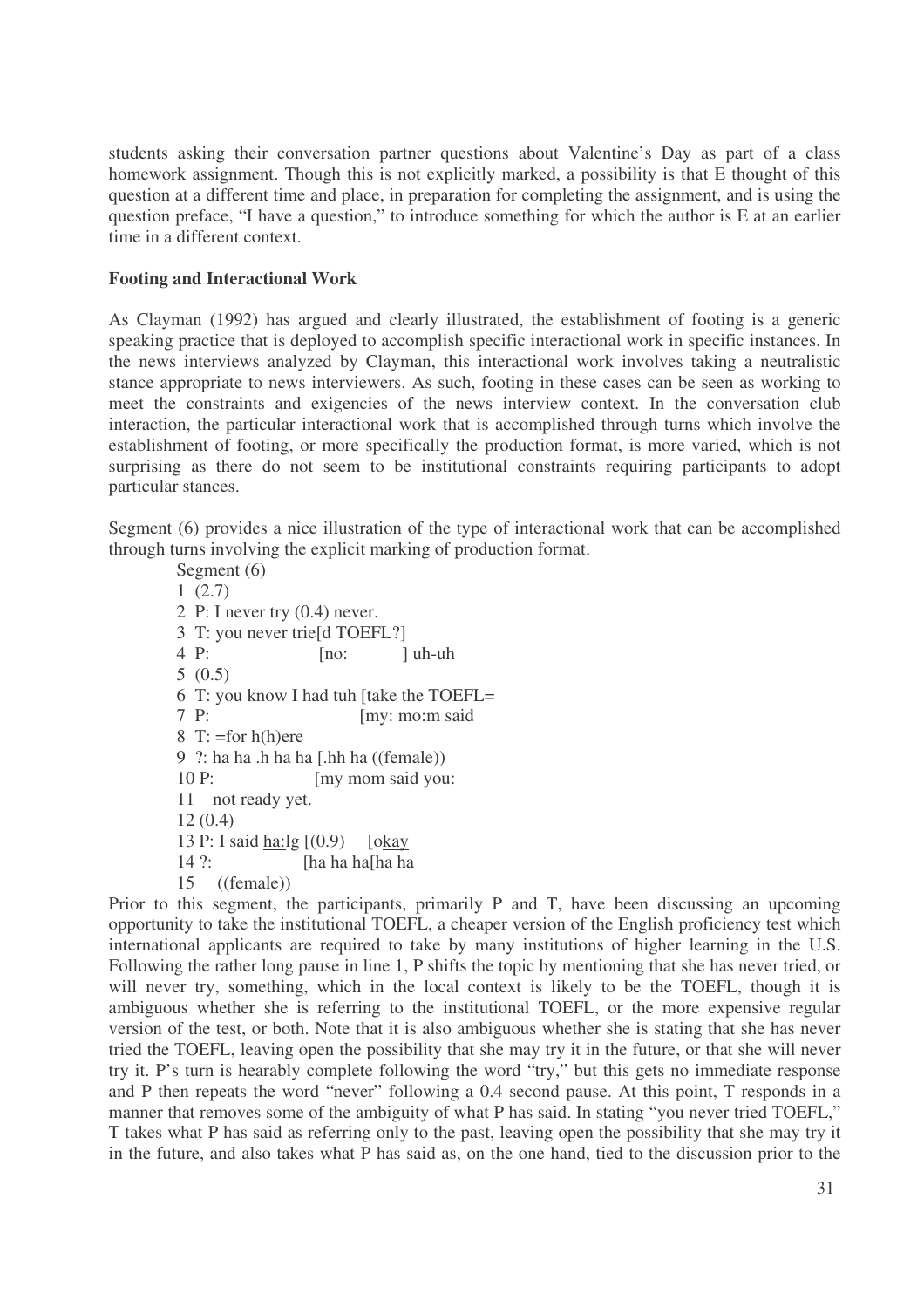pause in line 1, and on the other, as not referring specifically to the institutional TOEFL. In line 4, P confirms how T has taken what she has said with two negative tokens, "no" and "uh-uh." The first is produced in overlap with the end of T's turn, before he has completed the articulation of "TOEFL," while the second comes in the clear. With these tokens, P indicates that how T has taken what she has said in line 2 is unproblematic.

T's turn in line 3, though, does more than display how he has taken what P has said. The partial repetition and the rising intonation also index surprise, indicating that it is unexpected that P, as a student at the English language school who presumably has ambitions to enter an institution of higher learning in the U.S., has never tried the test. In addition, as P in line 2 treats the fact that she has never tried the TOEFL as something worth mentioning, she can also be heard to orient to this information as unexpected, or at least not obvious. Given that this information is taken as unexpected, and even surprising, P can be expected, following T's turn in line 3, to provide a reason for not having taken the test. This reason, though, is not forthcoming, resulting in a 0.5 second pause in line 5. Following this pause, T does not pursue a reason from P, but rather introduces his own surprising piece of information in lines 6 and 8, which is that he was required to take the TOEFL. Given that T is a conversation partner, presumably a native speaker of English,<sup>3</sup> such information would seem to be unexpected and surprising, and T can be heard to orient to this nature of what he says through his laughter token in line 8 as well as through the fact that he takes this information as something worth mentioning. In line 9, one of the other participants responds to what T has said by laughing, showing her orientation to what T has said as humorous, perhaps due to its being unexpected and surprising.

In line 7, though, P is pursuing her own line of talk. In overlap with the middle of T's turn, she produces: "my mom said," but then abandons this, perhaps because it is in overlap. Her abandonment of what she is saying is only temporary, though, as she then recycles "my mom said" in line 10, in overlap with the laughter response to what T has said, and completes her turn by animating the words of her "mom," placed in the role of author, in lines 10-11. As discussed in the previous section, this involves the explicit marking of the production format of the second part of her turn. After this gets no response, resulting in a pause in line 12, she then produces another turn which explicitly marks the production format, with herself, in another time and place in interaction with a currently non-present participant, as the author of the second part of her turn.

The interactional work accomplished by P's turns in lines 10-11 and line 13 is to provide the reason that she has never taken the TOEFL, which would seem to have been expected earlier, following T's turn in line 3, but was not forthcoming. In addition, it also has the effect of sequentially erasing T's turn in lines 6 and 8, as well as the response laughter in line 9. In abandoning her turn in line 7, P can be heard to orient to T as having laid claim to the floor, as being in the midst of a turn. However, after T has completed his turn, rather than responding to what T has said in lines 6 and 8, P produces a turn designed as a response to what T has said in line 3. While the reason that P gives, in turns involving the explicit marking of production format, serially follows T's second turn in this segment, it sequentially follows his first turn.

 $3$ As is discussed in the next section, T immigrated to the U.S. with his family when he was six years old. (I learned this from something he told the student participants.) However, there is nothing in the way he talks that would indicate, to this author, that he is not a native speaker of English and he does not seem to categorize himself as a non-native speaker.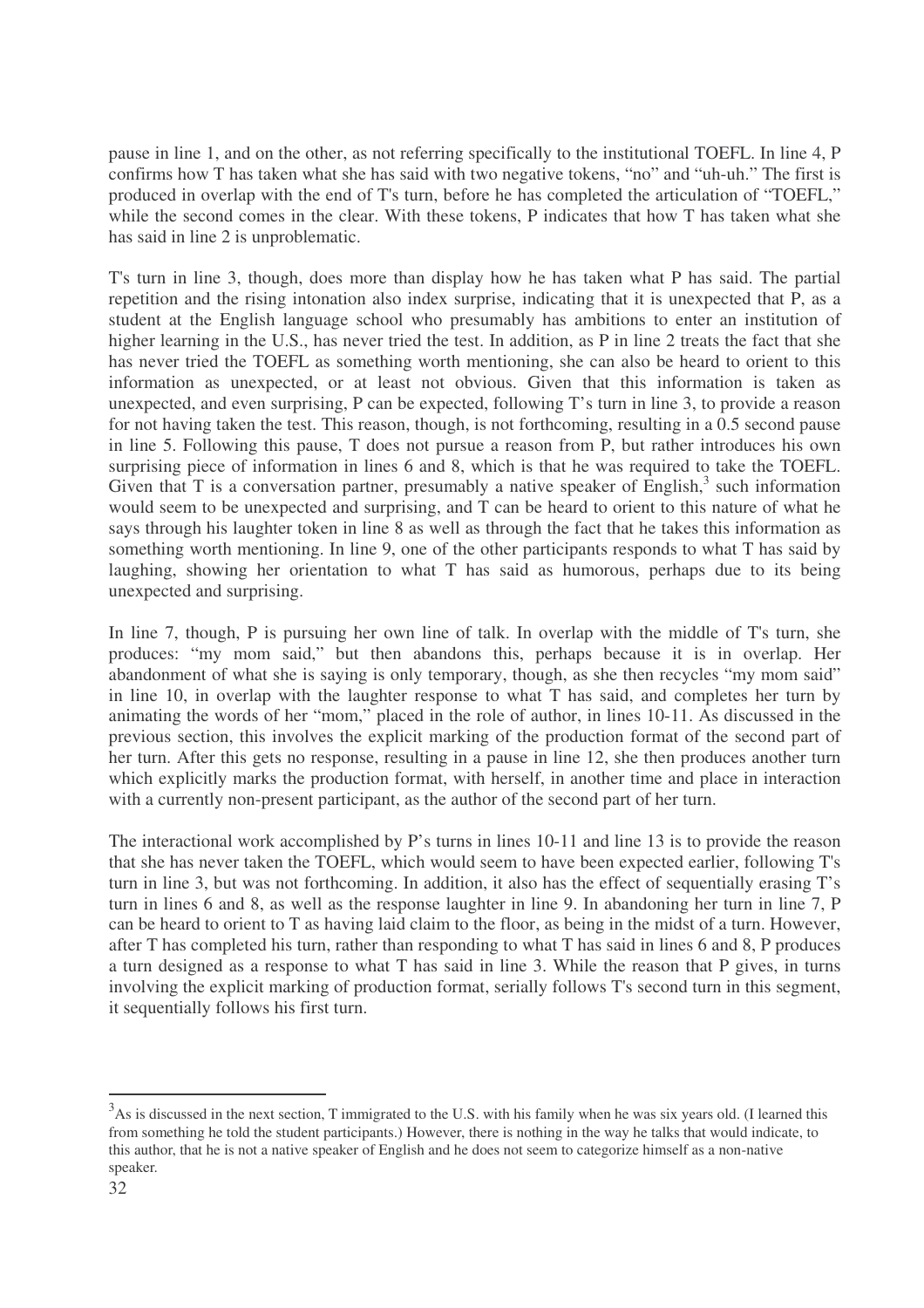As discussed previously, production format can be established without explicit marking, as in segments (7) and (8), which involve the same participants, with segment (8) coming a short time after segment (7). (The name used in the transcript is a pseudonym.)

2 H: Setsuko we ca:n research for (1.2) 3 for: for: 4 M: oh [for your class? 5 S: [(the class)? 6 S: ah-7 H: mm 8 S: yeah 9 M: it's for your (.) for your class? 10 S: (but)= 11 H:  $=$ yes [oh-12 M: [yeah no problem, Segment (8) 1 H: yeah ou:r: (0.4) uh:- (0.3) we: 2 uh:  $\frac{\text{same}}{\text{time}}$  (.) uh we have (0.4) take 3 a:  $(0.4)$   $[(.)$  ] same classes.= 4 ?: [°same°] ((female))  $5$  M:  $=$ mm-hm $=$ 6 H:  $=$ <sup>o</sup>yes<sup>o</sup> .h [we:- (0.5) ] we=  $7$  ?:  $[(xx)$  (sometimes)] ((female)) 8 H: = do::-  $(0.5)$  ha  $(0.5)$  our homework? 9 M: uh-huh 10 H: °we will° .h uh: (0.4) American? 11 or: conversation partner? 12 M: okay= 13 H: =some question?  $[(.)$  ] is about= 14 M: [sure] 15 H: =Valentine Day:s,= 16 M: =okay okay

Segment (7) 1 (1.4)

The talk prior to segment (7) has involved the conversation partner, M, getting the names of the students in the group. Following the 1.4 second pause in line 1, H shifts the topic through a turn, in lines 2-3, explicitly addressed to another student participant. However, she shows difficulty completing her turn, pausing 1.2 seconds after saying "for" and then repeating "for" twice. In line 4, M completes H's turn for her, with the change-of-state token (Heritage 1984) at the beginning and the rising intonation at the end together indexing tentative understanding of what H is trying to say. The production format of M's "for your class"" is rather complex, with M as the author of the words and H as the principal, but also with the rising intonation indexing the tentativeness of M's own understanding. S, who has been explicitly addressed by H, responds in lines 5 and 6, first, apparently, also providing a completion of H's turn, and then showing recognition of what H is talking about by saying "ah." Following a further exchange between H and S in lines 7-8, M initiates repair in line 9 by asking if his tentative understanding is correct, which H confirms in line 11. M then responds in line 12 with "yeah no problem," apparently acquiescing to a request that he takes H to have made. It is interesting to note that while H marks her turn in lines 2-3 as addressed to another student, M takes it as a request addressed to him.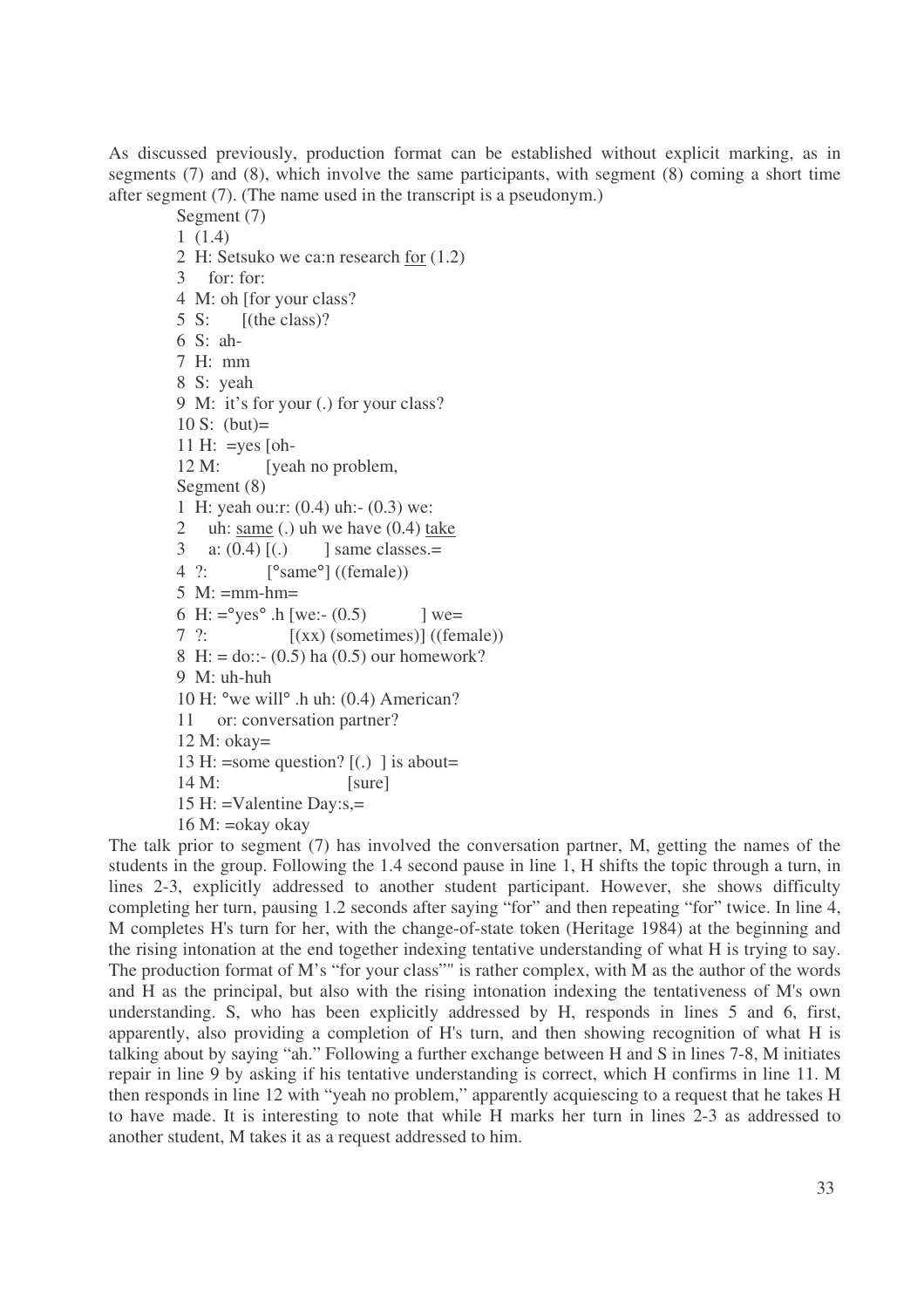Following segment (7), the talk returns to the task of M getting the names of the students in the group, prior to the start of segment (8). In this segment, H produces a fair amount of talk in lines 1- 3, 6 and 8, 10-11, and 13 and 15. Due to the non-target-like nature of what H says, it is difficult to determine unambiguously how many possibly complete turns she produces in this segment, but she appears to produce four possibly complete turns, one in lines 1-3, a second in lines 6 and 8, a third in lines 10-11, and a fourth in lines 13 and 15. In lines 5 and 9, M produces continuers, orienting to H as being in the midst of a multi-unit stretch of talk. Although H produces nothing which can be heard as a direct request or a conventionally indirect request, as in segment (7) M orients to what H says as a request, producing tokens of acquiescence in lines 14 and 16, with his "okay" in line 12 being ambiguous as to whether it is a third continuer or a first token of acquiescence.

These two segments illustrate how the establishment of production format can be an interactive accomplishment. That H has made a request of M, which appears to be for M to participate in a homework assignment, emerges from the manner in which M takes H's talk. If H is understood as making a request, as M takes her to be doing, then in segment (8) her use of "our" (line 1), "we" (line 1), "same" (line 2), "we" (line 2), "same" (line 3), "we" (line 6, twice), "our" (line 8), and "we" (line 10), as well as "we" in line 2 of segment (7), can be understood as indicating that she is making the request on behalf of a group of which she is a member, specifically the group of student participants in this interaction who are in the same class and need to complete the same homework assignment. In other words, H is the author of her talk, but the group as a whole is the principal on whose behalf she is making her request. The interactional work can be understood as involving facework, to adopt another term from Goffman (1967). In particular, following Brown and Levinson's (1978) expansion of the concept of face, H can be heard as working to protect her own positive face, as a request made on behalf of the group of students is less selfish than would be a request made on behalf of herself only. In addition, H can be heard as working to protect M's negative face, as M, in his institutional role as conversation partner, is responsible for talking with all student members of this conversation club group, something which he would be less able to do if the request to participate in the homework assignment had been made on behalf of H alone, but which he is quite able to do with the request being made on behalf of all student members of this group. Acquiescing to the request thus puts minimal additional constraints of M's freedom of action in his institutional role as conversation partner.

As the interaction which follows segments (7) and (8) involves the student participants asking M questions about Valentine's Day, questions which may be predetermined, there appears to be nothing problematic with M taking H's talk as being a request made on behalf of the group. Segments (9) and (10) illustrate some of this questioning.

Segment (9)

1 (0.6)

- 2 E: uh- I have a question=this is a
- 3 (0.3) chris (0.2) Christian
- 4 cus: $t$ o: $m$ ?=
- 5 M: =no not Christian
- Segment (10)
- 1 M: so m::en give to: (.) women.
- 2 E: [yes
- 3 ?: [yes ((female))
- 4 M: oh::
- 5 S: mm (0.3) okay ah- ja may I ask a
- 6  $qu(h)est(h)ion?$  (t)heh=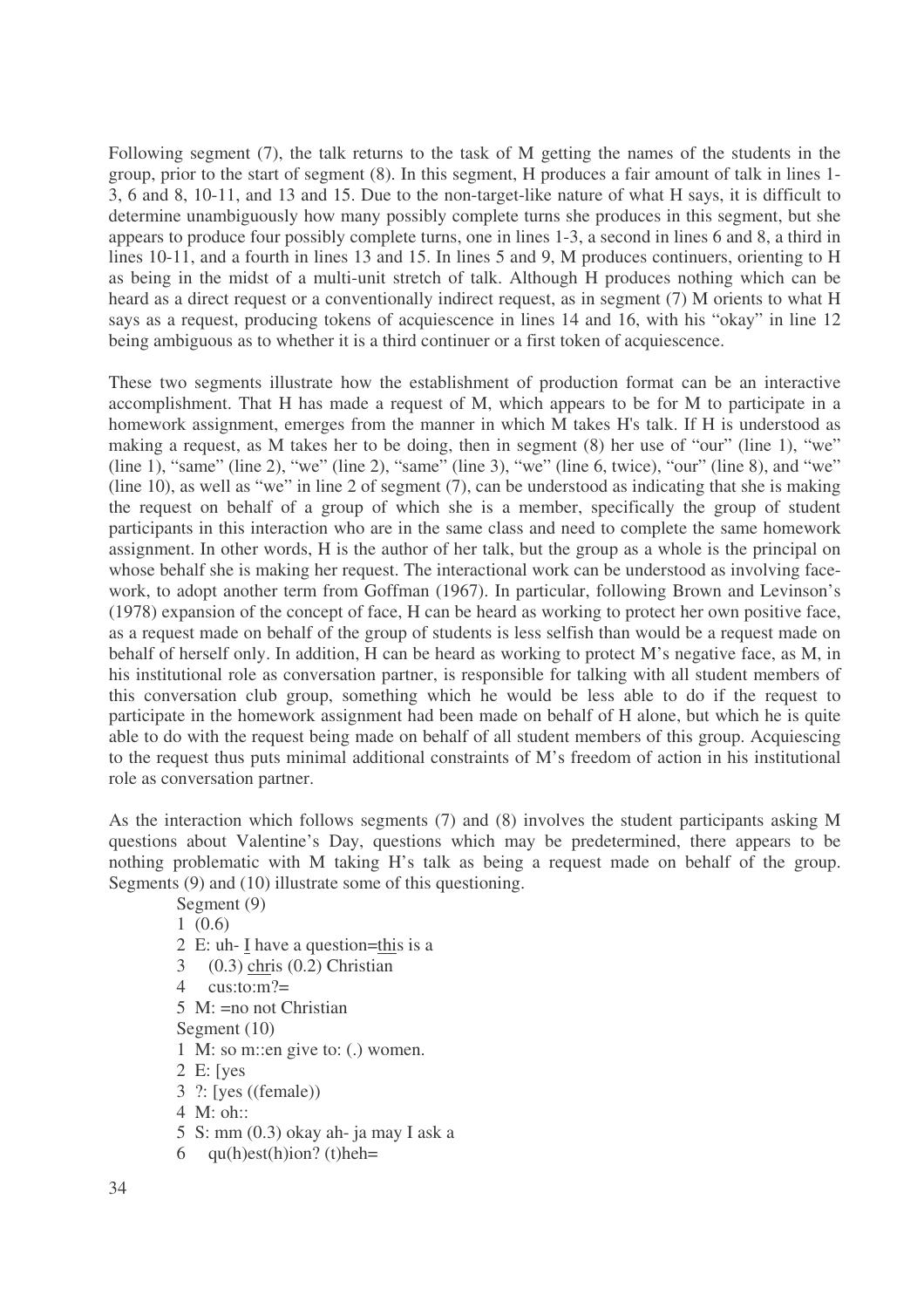$7 \text{ M}$ : =sure sure sure= 8 S:  $=$ mm .hh uh-  $(0.3)$  do you send 9 Valentine Day's card to:-  $(0.4)$ 10 anyone? 11 (0.7) 12 M: uh: (0.3) no ha ha .hh

The talk prior to segment (9) has involved M answering a question from a student other than E. Following the 0.6 second pause in line 1, E claims the floor by saying "uh" and then stating "I have a question." She then immediately begins to produce her question, though the second half is not produced without difficulty. As discussed in the previous section, the production format of E's question, which she explicitly marks by the question preface, involves E as the animator, author, and principal, though the author may also be understood as E in a different time and place, if the question has been determined prior to the conversation club meeting. The talk prior to segment (10) has involved a discussion, prompted by student questions, of different Valentine's Day gift-giving customs in different countries, with the talk in lines 1-4, and possibly S's "mm" at the start of line 5, involving the closing down of talk about White Day, a day (March fourteenth) in Japan which is related to Japanese Valentine's Day gift-giving customs. Following a 0.3 second pause, S claims the floor by saying "okay ah ja" and then asking permission to ask a question and laughing. M grants permission in line 7 and then S asks her question, following some hesitation, in lines 8-10. As with E in segment (9), the production format of S's question, explicitly marked by her preface in lines 5- 6, involves S as animator, author, and principal, though again the author can be understood as S in a different time and place.

Though the request for M to participate in this homework assignment, made in segments (7) and (8) above, was made on behalf of the group, each student participant in the group has different questions and must claim the opportunity to ask their questions. The question prefaces in segments (9) and (10) not only mark the production format of the questions that follow, they also partially accomplish the interactional work of claiming such an opportunity for individual students, of marking a transition to a new question. In segment (9), the preface accomplishes this in conjunction with "uh." In segment (10), the preface accomplishes this in conjunction with "okay ah ja." It is interesting to note that S not only uses the English "okay," but also the Japanese "ja" to index her orientation to the prior discussion having been brought to a close, 4 opening up an opportunity to claim the floor for a new question.

Segment (11) illustrates the accomplishment of very different interactional work.

Segment (11) 1 M: how bout you (0.3) what's your 2 hobby. 3 (0.6) 4 C: oh hh I'm: (0.3) compter ((two 5 syllables)) game. 6 (0.5) 7 Y: oh[:: 8 M: [huh?

<sup>9</sup> (0.9)

 $<sup>4</sup>$  My own intuition as a proficient non-native speaker of Japanese tells me that one of the uses of the discourse marker</sup> "ja," and the related "dewa," is to index transition to a new topic, as it appears to be doing here. This intuition has been confirmed by native speakers familiar with the study of interaction, but I have not been able to find any discourse analytic or conversation analytic work on the use of this particular Japanese discourse marker.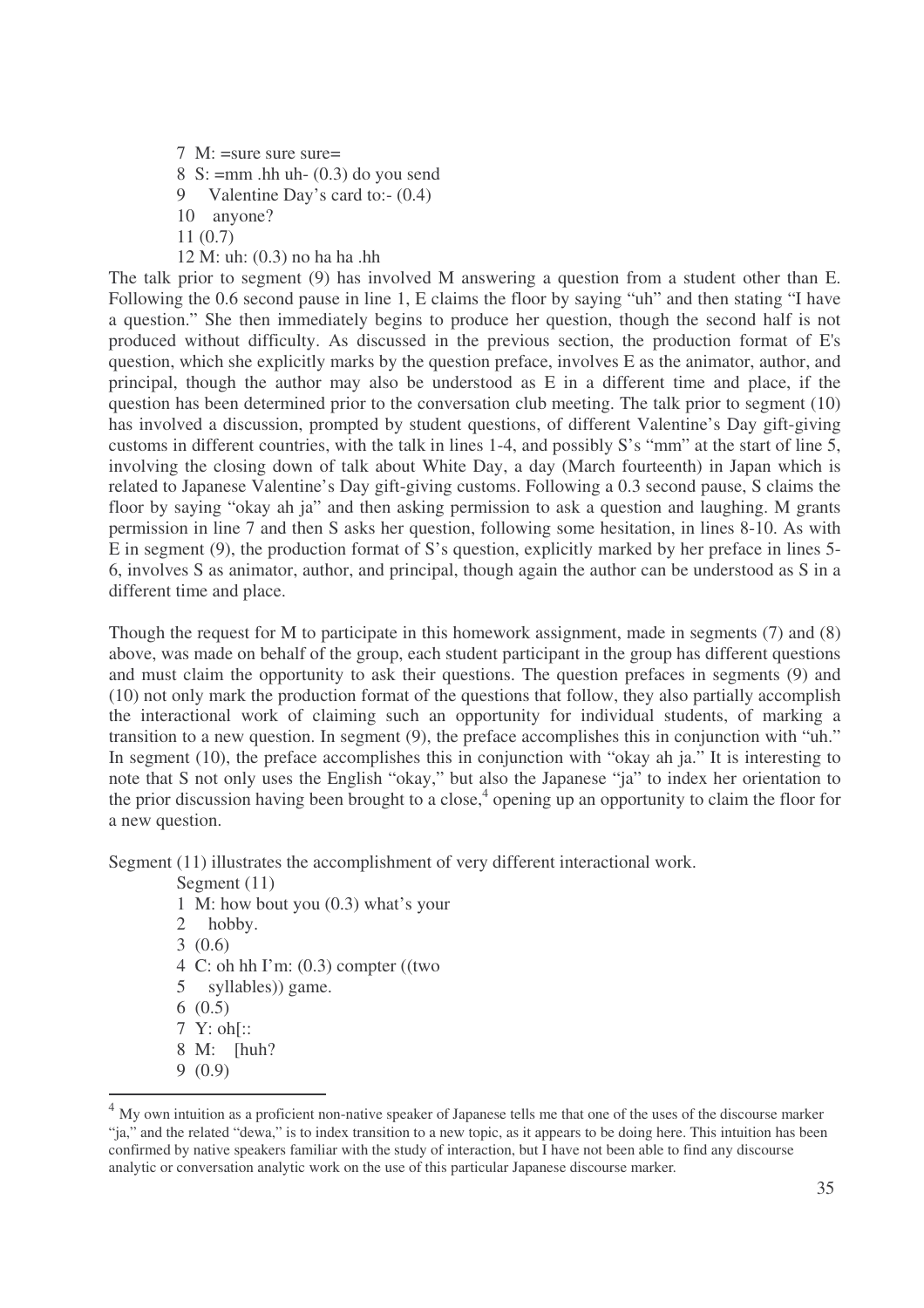10 M: what? 11 C: [compute game 12 Y: [computer game. 13 M: oh computer game.= 14 C: =ye[:s 15 M: [oh: (there you go) what kind of 16 game. 17 (0.8)

In lines 1-2, M asks C a question. C does not respond immediately, though, resulting in a 0.6 second pause before he answers the question. This answer gets no immediate response, but in line 7, Y displays understanding of what C has said by producing an elongated change-of-state token. In overlap with this, M indexes lack of understanding by initiating repair in line 8. This, though, gets no response, resulting in a 0.9 second pause in line 9, and M reinitiates repair in line 10. The repair is then completed simultaneously by both C and Y in lines 11 and 12, to which M responds by producing his own change-of-state token and repeating "computer game" in line 13, indexing that he has now come to understand what he previously could not. Following C's confirmation in line 14, M goes on to comment on C's answer and to ask a follow-up question.

As discussed in the previous section, the production format of Y's turn in line 12 involves herself as animator and C as author and principal. The interactional work accomplished by this turn is the completion of repair. The trouble source targeted by M's repair initiations in lines 8 and 10 is C's answer in lines 4-5, so it is rather unusual that Y chooses to complete the repair. However, the repair completion itself has become problematic, as M's first initiation (line 8) has received no response, prompting him to reinitiate (line 10). In addition, with her change-of-state token in line 7, Y indicates that she understands C's answer to M's question, so that what is targeted as a trouble source by M is not treated as a trouble source by Y. With the completion of the repair having become problematic, but with the trouble source not being problematic for Y, Y is in a position to aid C by completing his repair for him, animating his words on his behalf. The repair is successfully completed in lines 11 and 12, but the possibility remains that, had Y not stepped in to complete the repair, C would not have been able to successfully complete it on his own. In any case, none of the participants can be heard to treat Y's repair completion as problematic and the interaction continues as M comments on C's answer to his question and asks his follow-up question.

Segment (12) presents a final case of interactional work that may be accomplished with a particular production format.

Segment (12) 1 M:  $(xx)$ 2 E: [but (0.3) chris uh kon uh: 3 Valentine's Day, (0.5) Korea and 4 Japan,  $(0.3)$  uh only women  $(0.6)$ 5 give  $(1.5)$  preth to prest  $(0.4)$  for 6 (.) to: (0.4) man. 7 M: oh yeah? (.) [so the men don't= 8 S: [(women) 9 M: =give to (0.5) women?

10 (1.3)

As discussed in the previous section, by saying "Korea and Japan" in lines 3-4, E marks her turn as being produced on behalf of a group, which could be glossed as "the people of Korea and Japan." E is the author of what she is animating, but this group can be understood as the principal. In this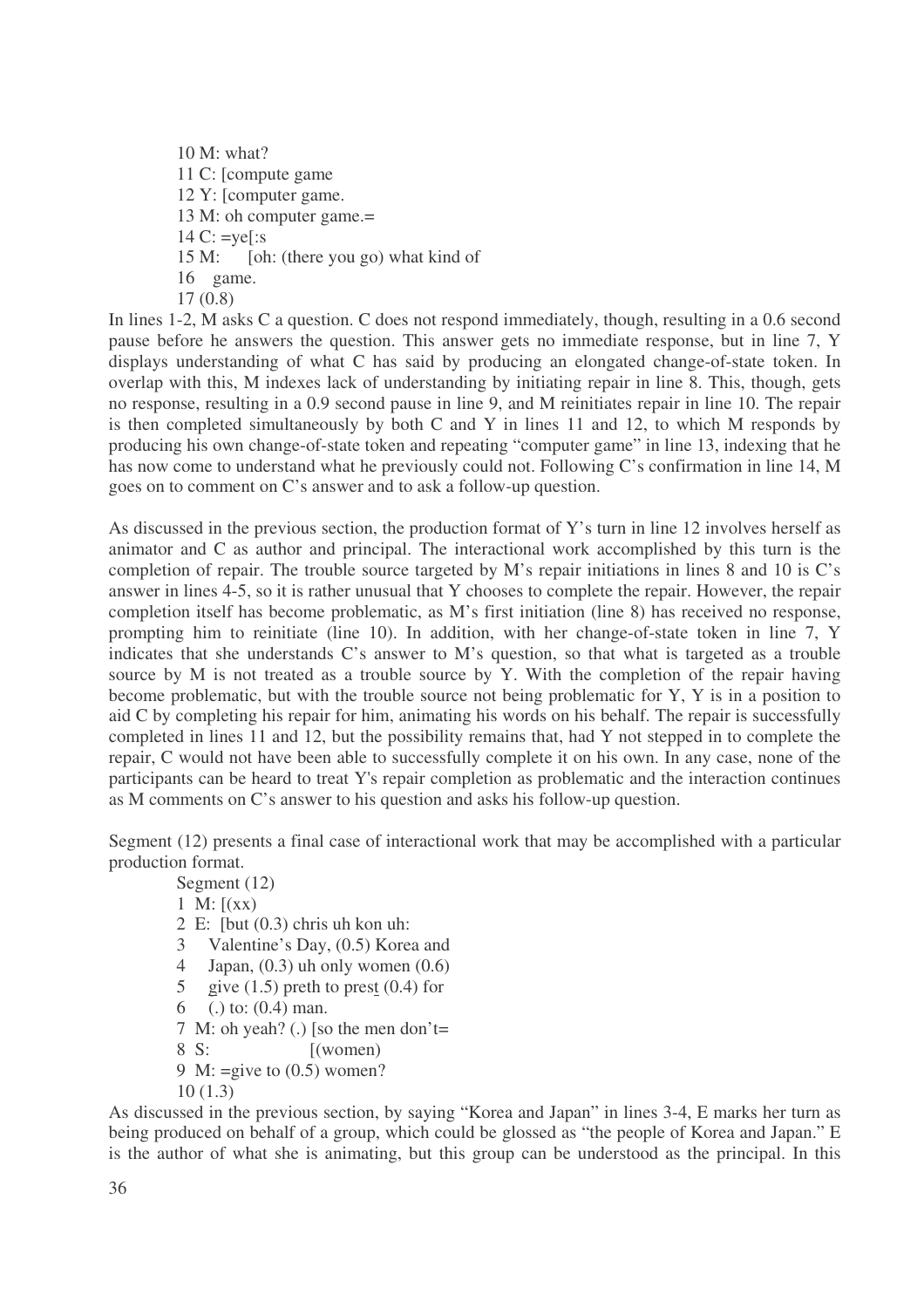segment, E is drawing a contrast between Valentine's Day gift-giving customs in, on the one hand, Korea and Japan and, on the other, a different country or culture, presumably the U.S., as M is from, and a cultural member of, the U.S. M responds to what E has said by treating it as new information, saying "oh yeah" with rising intonation, and then asking for clarification of what has been implied, that "the men don't give to women." By responding in this way, M can be heard to treat the information that E has provided about "Korea and Japan" as contrasting with Valentine's Day giftgiving customs that he is familiar with. The interactional work that is accomplished through the use of a production format in which the group "the people of Korea and Japan" is the principal is to make it clear that E is drawing a cultural contrast.

Producing turns with different production formats is a generic speaking practice that accomplishes specific interactional work as it is used in specific instances. Based on the examples in this section, it appears that the main generalization that can be drawn about the interactional work accomplished through this generic speaking practice is that it is varied and does not seem to be constrained by the exigencies of interaction in the conversation club. However, as will be illustrated in the next section, an understanding of the interactional work that is accomplished can provide a foundation for understanding how this generic speaking practice is deployed in the invocation and local constitution of particular participant identities.

## **Footing and the Constitution of Identity**

The concern of this section turns to how footing is involved in invoking and, more importantly, constituting particular identities. In particular, this section focuses on the identity of the student participants as 1) language learners, 2) language school students, and 3) as members of a culture separate from that of the conversation partner. Analysis of how this last type of identity is invoked and constituted also illustrates what Mori (2003) has termed the construction of *interculturality*.

*Being a language learner.* Some of the ways that an analyst may feel justified in classifying the student participants in the conversation club are as non-native speakers, second language speakers, or second language learners. However, while such labels may be perfectly accurate, they do not necessarily reflect how the participants view themselves. More importantly, even if the student participants view themselves as belonging to categories such as second language learner, which does seem to be the case, it does not follow that this identity is always relevant.<sup>5</sup> This subsection looks at cases in which the identity of being a second language learner is made relevant, either through being explicitly invoked or through more subtle means, and how being a language learner is locally constituted. 6

Segments (13) and (14), which were not analyzed above in terms of production format, provide examples of how the identity of second language learner can be invoked, by either the conversation partner or a student participant.

Segment  $(13)$ 

- 1 F: if I- (0.4) just spea- (.) speak
- 2 Japane: se here.  $(1.0)$  not  $(1.6)$
- 3 no::-  $(1.2)$

<sup>5</sup> I have argued elsewhere (Hauser 2003) that the role of language learner is *omnirelevant* (Sacks 1992) in the interaction in the conversation club. This does not entail, though, that it is always relevant.

<sup>6</sup> By the term *locally constituted*, I am referring to how an identity is constituted in a specific instance of interaction. What could be labeled as the same identity, e.g., second language learner, could be constituted differently in different specific instances.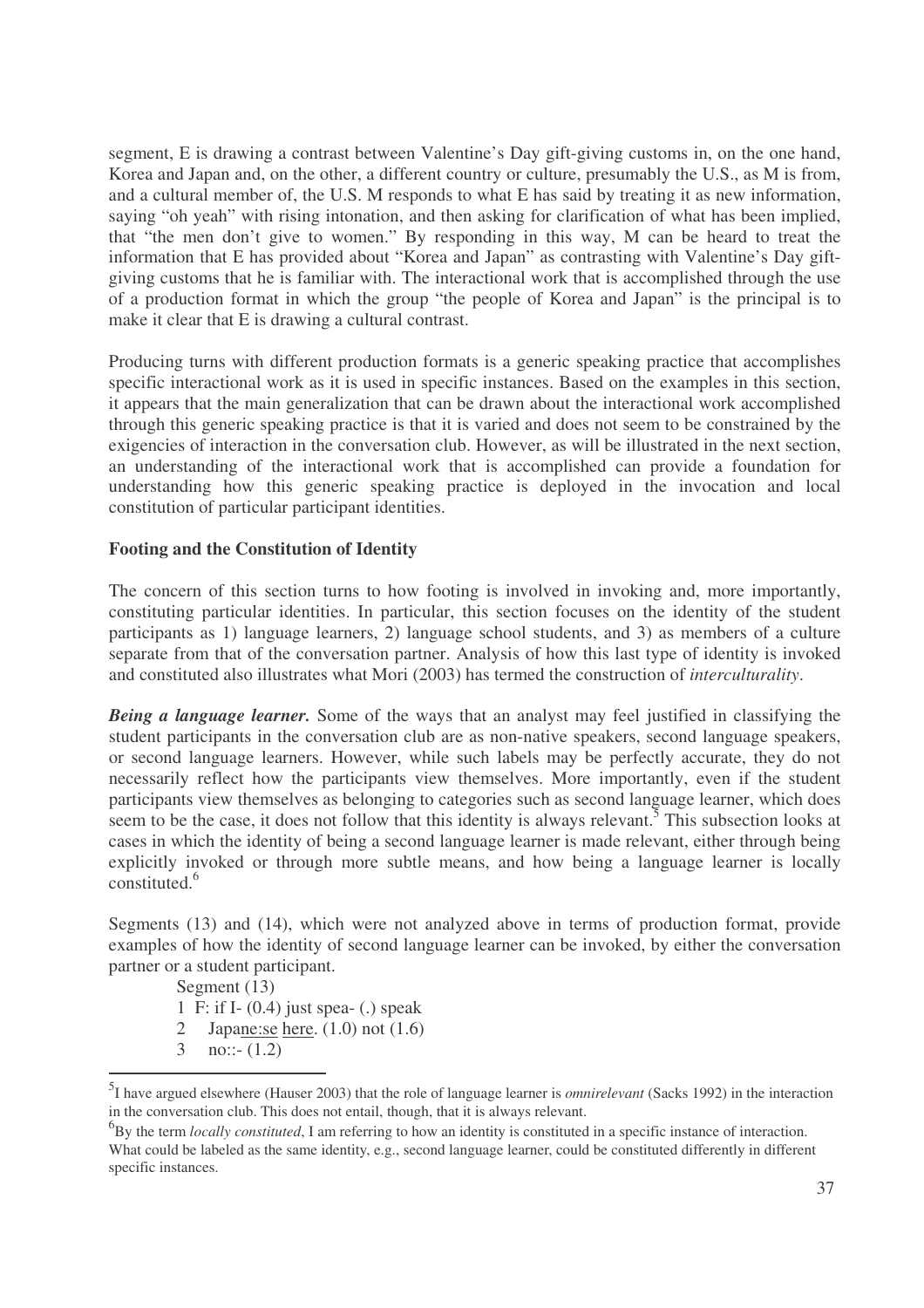4 T: point= 5 F: =same as- no point. 6 T: yeah 7 (0.5) 8 F: just same as (.) Japan. 9 T: yeah yeah 10 F:  $\degree$ (so) $\degree$  (0.5) why: why did I come 11 here. Segment (14) 1 T: I got this job just cuz  $(0.7)$  I 2 don't know I sorta: know: how you  $3$  guys feel (.) [just because (.) you=<br>4 ?: [mm]  $\sqrt{2}$ 5 T: =know like I have f:our older 6 brothers and they're all (0.7) 7 really old yeah, (.) [so (0.4) 8 ?: [mm 9 T: when they came here they they were 10 like you guys

In segment (13), F orients to being a first language speaker of Japanese who came "here" (lines 2 and 11) as a language learner. She states that coming "here" would have "no point" (line 5) if she were to speak Japanese, implying that her purpose for coming "here" is to speak English. The conversation partner, T, displays his ability to empathize with what F is saying, producing "yeah" (line 6) and "yeah yeah" (line 9) and by helping F complete a word search in line 4. The production format of line 4 is worth examining more closely. In lines 2-3, F displays difficulty finding the word she wants, saying "not," pausing 1.6 seconds, saying "no" in an elongated manner and cutting off, and then pausing again. After the pause has continued for 1.2 seconds, T offers the word "point." The production format of this turn involves T as the author, as he is not animating something that F has said, and F as the principal, as "point" is being offered as the word that F is searching for to complete her description of her own feelings. In line 5, F cuts off what she has started to say and accepts the word that T has offered, saying "no point." Through her explanation of why she came "here," F can be heard as orienting to an identity as a language learner, an orientation which T finds unproblematic.

In segment (14), T is explaining why he got the job that he has at the language school.<sup>7</sup> In lines 2-3, he classifies the other participants in the group as belonging together as "you guys" and claims the ability to empathize with them, saying "I sort of know how you guys feel." He then provides a reason for his ability to empathize in lines 3, 5-7, and 9-10. In providing this reason, he states that he has "four older brothers" (lines 5-6) who are "really old" (line 7) and that at one time, "when they came here" (line 9), they were similar to the student participants, "they were like you guys" (lines 9- 10). In order to understand what T is talking about here, it is helpful to know that he is actually a first language speaker of Japanese who moved to the U.S. with his family when he was six years old. As he provides his reason for being able to empathize with the student participants, he somewhat implicitly categorizes his brothers as, at one time, being second language learners of English. In stating that "they were like you guys," he can also be heard as placing the student participants in the same category, so that "you guys" can be heard as "you guys who are trying to

 $<sup>7</sup>$  Unlike other conversation partners, T's job at the language school includes responsibilities besides participation in the</sup> conversation club.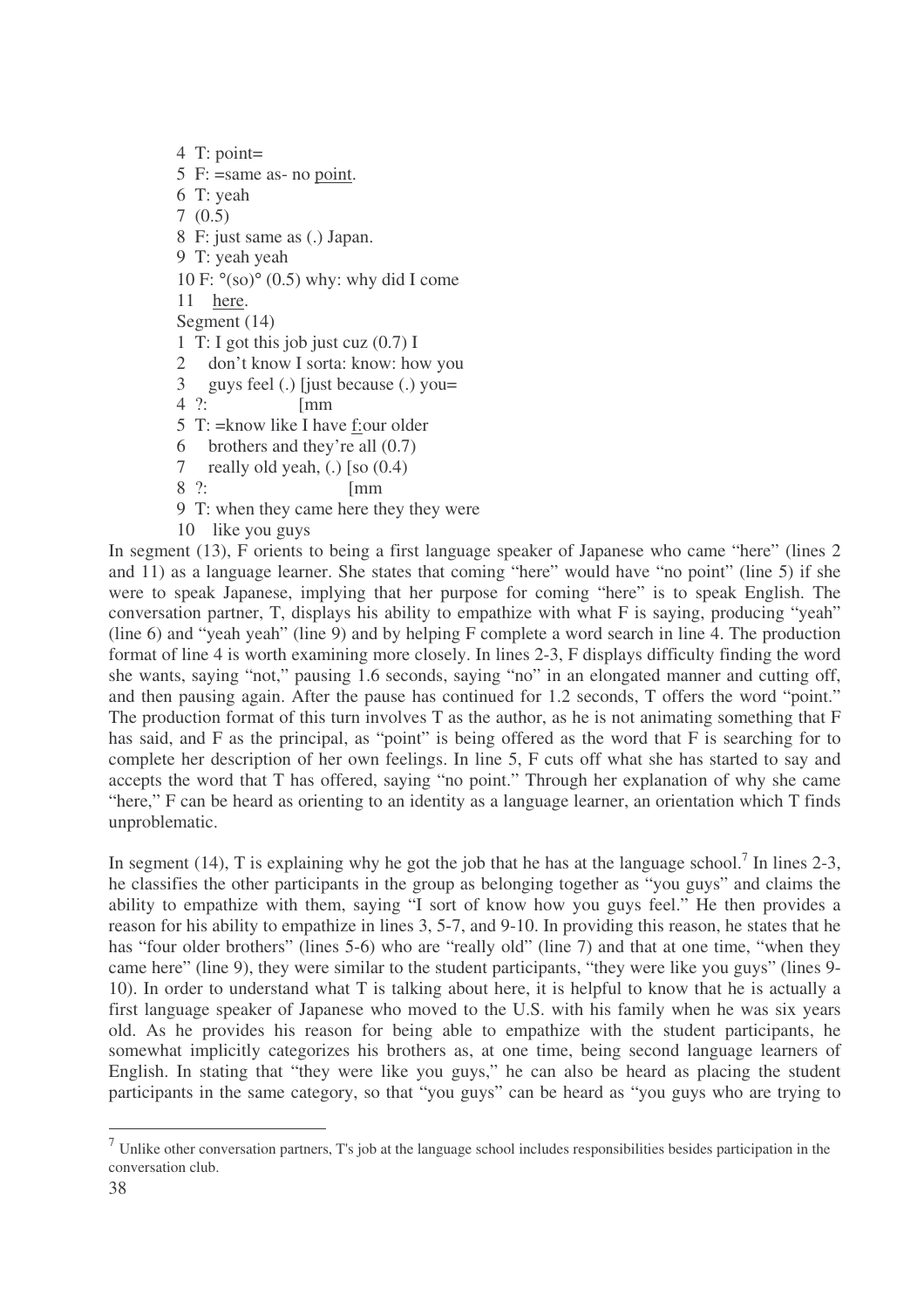learn English in the U.S.," and thus as orienting to the identity of the student participants as second language learners. Note also, though, that T does not place himself in the same category, but rather simply claims the ability to empathize with members of the category. According to supposedly objective analyst's criteria, it may be possible to categorize T as a non-native speaker, but this does not seem, at least in this instance, to be a way that T categorizes himself.

Segments (13) and (14) not only involve the invocation of identity as second language learners, but also involve the local constitution of what a second language learner is. In segment (13), being a language learner is constituted as someone who needs opportunities to speak the language being learned, as well as someone who may need assistance, such as that provided by T in line 4 and accepted by F in line 5, with using the language. In segment (14), being a language learner is constituted as belonging to a group the members of which T's own life experience allows him to empathize with. In addition, it is constituted as involving age, perhaps as being too old to simply pick up the language naturally as a child. Segment (15), which was analyzed in previous sections, also illustrates how being a language learner may be constituted.

Segment (15) 1 (2.7) 2 P: I never try (0.4) never. 3 T: you never trie[d TOEFL?]  $4 \text{ P:}$  [no: ] uh-uh 5 (0.5) 6 T: you know I had tuh [take the TOEFL= 7 P: [my: mo:m said 8 T:  $=$ for h(h)ere 9 ?: ha ha .h ha ha [.hh ha ((female)) 10 P: [my mom said you: 11 not ready yet. 12 (0.4) 13 P: I said ha:lg [(0.9) [okay 14 ?: [ha ha ha [ha ha 15 ((female))

As discussed previously, the production format of the second half of P's turn in lines 10-11 involves herself as animator and her "mom" as author and principal, while the production format of the second half of her turn in line 13 involves herself in the conversation club interaction as animator and herself in a different time and place as the author. P's reporting of this exchange between herself and her mother, which provides the reason that she has not taken the TOEFL, implicitly invokes her identity as a second language learner, constituting this identity as involving progress towards a particular goal, in this case being "ready" (line 11) to take an important language proficiency test. Note also that it is implied through the words of "mom" that, while this goal has not "yet" (line 11) been reached, it eventually will be. Finally, as a second language learner, P is constituted as someone who is in a position to have her language proficiency judged by another, presumably a more competent speaker, and who must accept this judgment.

Segment (16) shows how even a relatively brief turn can involve the local constitution of different participants as different types of second language learners.

Segment (16) 1 M: how bout you (0.3) what's your 2 hobby. 3 (0.6)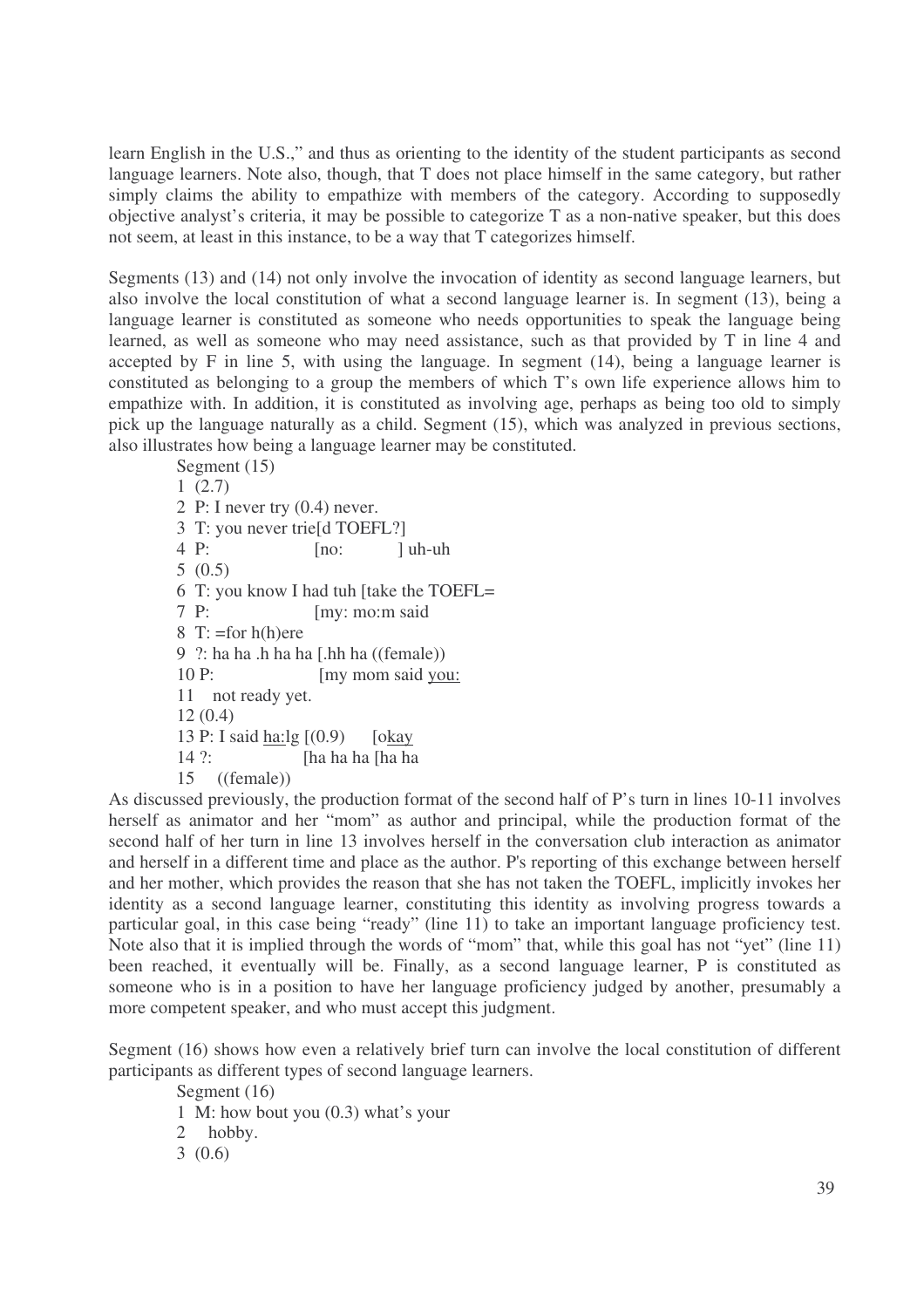4 C: oh hh I'm: (0.3) compter ((two 5 syllables)) game. 6 (0.5) 7 Y: oh [:: 8 M: [huh? 9 (0.9) 10 M: what? 11 C: [compute game 12 Y: [computer game. 13 M: oh computer game.= 14 C:  $=$ ye[:s 15 M: [oh: (there you go) what kind of 16 game. 17 (0.8)

As discussed previously, the production format of Y's turn in line 12 involves herself as animator and C as author and principal. C can be heard as having difficulty keeping up his side of the interaction between himself and M, as he does not respond to M's first initiation of repair in line 8, this prompting M to reinitiate repair, following a 0.9 second pause, in line 10. By stepping in to complete the repair for C, albeit in overlap with C's own completion, Y can be heard to be orienting to this difficulty, providing C with the help he needs to act as a competent participant in the interaction. If this difficulty with participating in the interaction is understood as a result C's being a second language learner, then Y's turn in line 12 can be understood as constituting C as someone who needs assistance using his second language, even assistance from another second language learner. Even though Y herself is a student participant, she can here be heard to behave as someone with enough competence in her second language to provide help to someone less competent.

*Being a language school student.* In the interaction in the conversation club, the participants can at times be heard to orient to the identity of language school student, which is not logically equivalent to being a second language learner, as one may learn a language without attending school.<sup>8</sup> In segment (15) above, the fact that P has never tried the TOEFL is treated as surprising by T, prompting P to, eventually, provide a reason for this state of affairs. Both T and P can be heard to orient to P as a student at this particular language school, a school where students are encouraged to take the TOEFL and which many students eventually leave to enter an institution of higher learning in the U.S. In segments (17) and (18), there is a much more explicit orientation to the student participants being students.

Segment (17) 1 (1.4) 2 H: Setsuko we ca:n research for (1.2) 3 for: for: 4 M: oh [for your class? 5 S: [(the class)? 6 S: ah-7 H: mm 8 S: yeah 9 M: it's for your (.) for your class? 10 S: (but)=

<sup>11</sup> H:  $=$ yes [oh-

<sup>40</sup> <sup>8</sup> It would also seem to be possible to attend a language school but not actually to learn any of the language.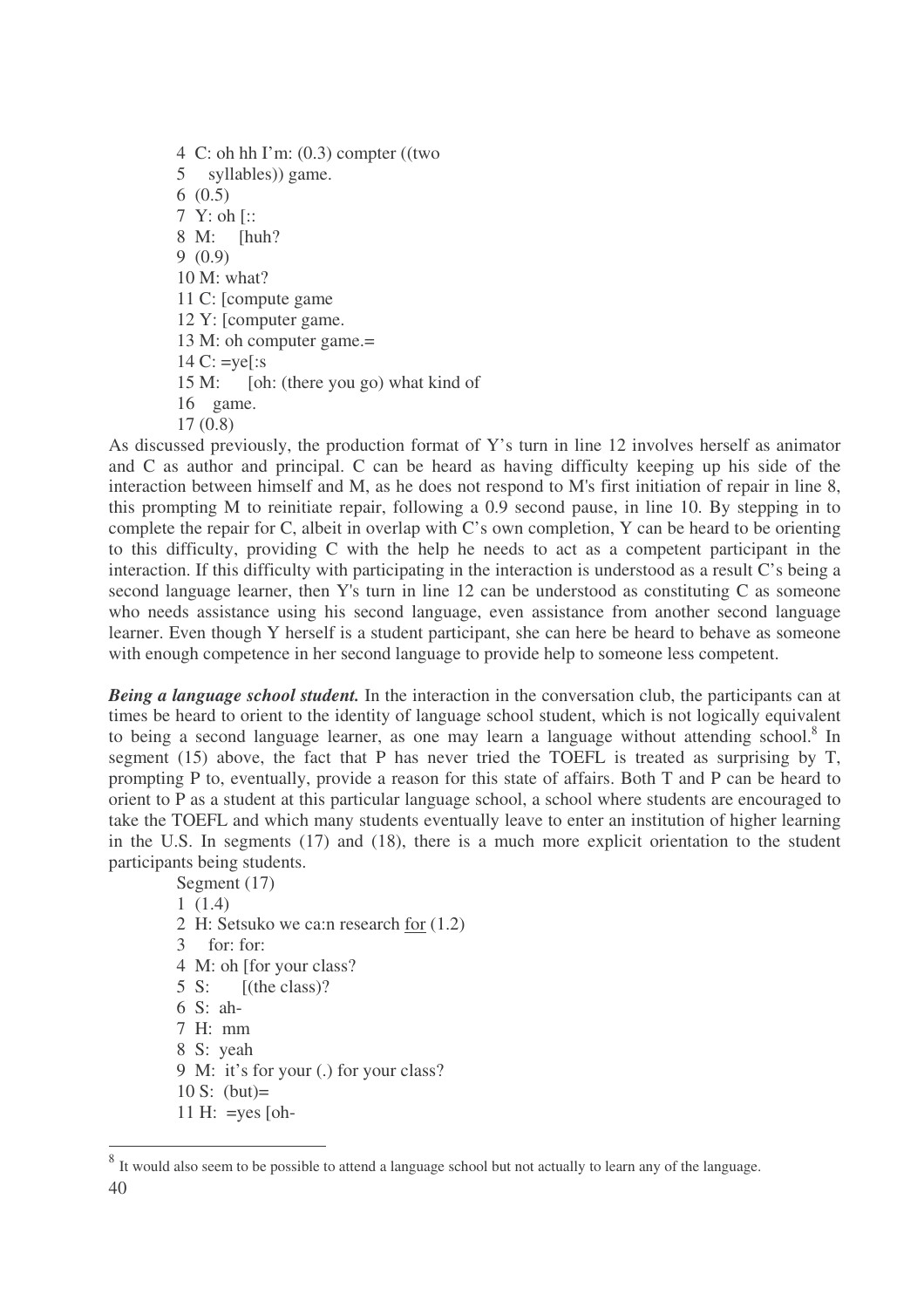M: [yeah no problem, Segment (18) H: yeah ou:r: (0.4) uh:- (0.3) we: uh: same (.) uh we have (0.4) take 3 a:  $(0.4)$   $(.)$  ] same classes.= ?: [°same°] ((female)) M: =mm-hm= 6 H:  $=$ <sup>o</sup>yes<sup>o</sup> .h [we:- (0.5) ] we= ?:  $[(xx)$  (sometimes)] ((female)) 8 H: = do::-  $(0.5)$  ha  $(0.5)$  our homework? M: uh-huh H: °we will° .h uh: (0.4) American? or: conversation partner? 12 M: okay= 13 H: =some question?  $[(.)$  ] is about= 14 M: [sure] H: =Valentine Day:s,= M: =okay okay

As discussed previously, H can be heard in both these segments as speaking on behalf of the group, that is, with the group as principal. The participants not only treat H as making a request on behalf of the group, but also indicate that the request is on behalf of the group as a group of language school students taking the same class. This can be heard in M's "for your class" in lines 4 and 9 of segment (17) and in H's "same classes" in line 3 of segment (18). As students, the members of the group have a "homework" (segment (18), line 8) assignment for which they need the assistance of another, an "American" (segment (18), line 10) or a "conversation partner" (segment (18), line 11).

As the interaction continues following segment (18), the student participants take turns, in the role of language school students completing a homework assignment, asking questions of M about Valentine's Day, as illustrated in segments (19) and (20).

Segment (19) 1 (0.6) 2 E: uh- I have a question=this is a 3 (0.3) chris (0.2) Christian 4  $\text{custo:}m?$ 5 M: =no not Christian Segment (20) 1 M: so m::en give to: (.) women. 2 E: [yes 3 ?: [yes ((female)) 4 M: oh:: 5 S: mm (0.3) okay ah- ja may I ask a 6  $qu(h)est(h)ion?$  (t)heh= 7 M:  $=$ sure sure sure  $=$ 8 S:  $=$ mm .hh uh-  $(0.3)$  do you send 9 Valentine Day's card to:-  $(0.4)$ 10 anyone? 11 (0.7) 12 M: uh: (0.3) no ha ha .hh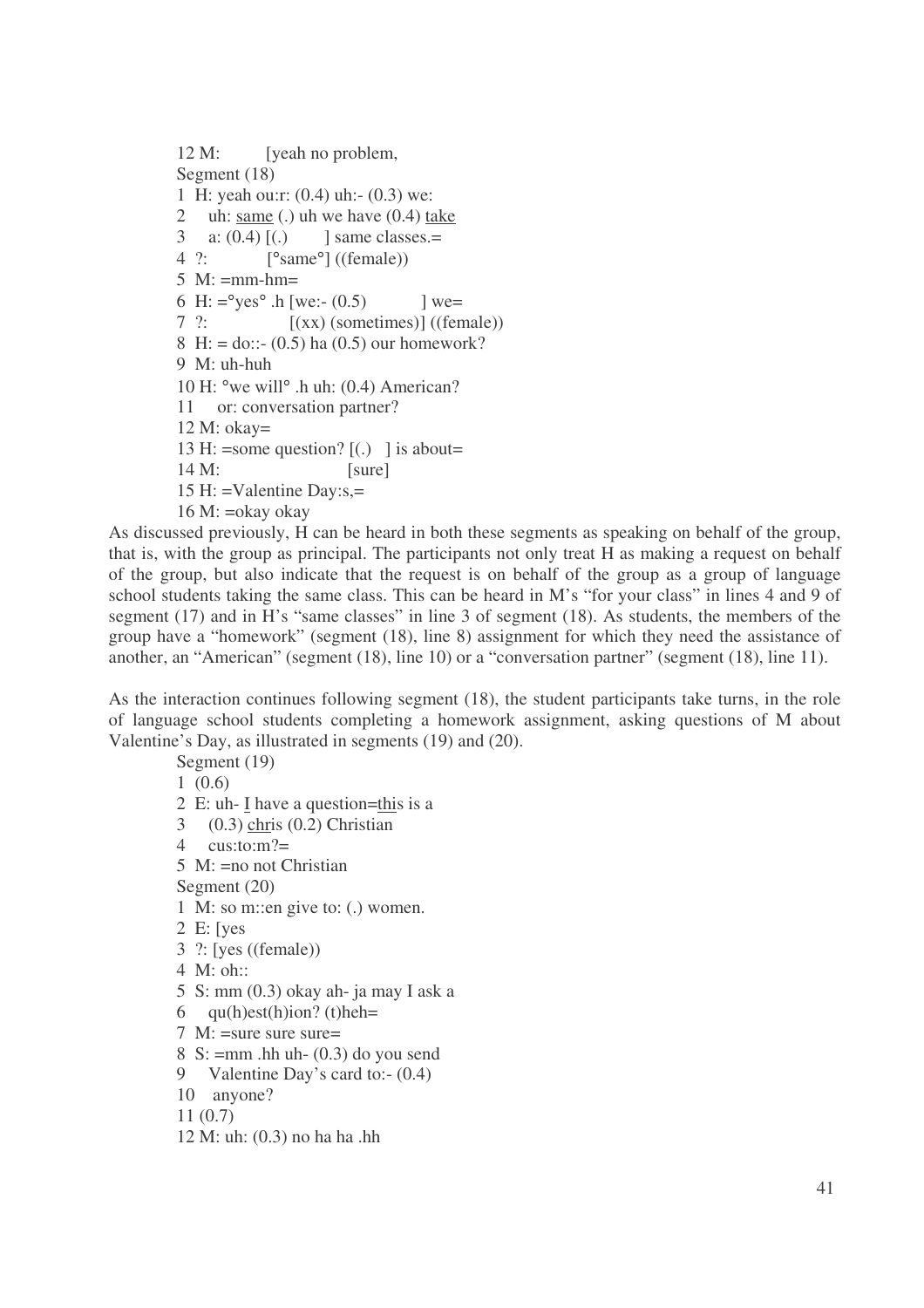In each of these segments, one of the student participants claims a turn to ask M one of their own questions. In segment (19), E does this by producing "uh I have a question" and then immediately asking her question. In segment (20), S does this by producing "okay ah ja may I ask a question," waiting for a response from M, and then asking her question. As discussed in previous section, the student participants can be heard to be treating the prior discussion, involving M's answer to another student's question, as complete and as there being an opportunity for a new question related to the homework assignment. In each of these four segments  $((17), (18), (19),$  and  $(20)$ ), the student participants' identity as language school students is invoked, either explicitly, as in segments (17) and (18), or implicitly through the taking of turns to ask their questions, and locally constituted as involving the need to complete a homework assignment with the assistance of M. In addition, the conversation club is treated as a legitimate place to complete the homework assignment, just as M is treated as a legitimate person to request assistance from. For his part, in acquiescing to the request to participate, in answering the questions, and in not attempting to move the interaction on to something else, M can also be heard to share this orientation.

*The construction of interculturality.* As Mori (2003) has argued and empirically demonstrated, rather than being taken as given when participants in interaction come from different cultural backgrounds, interculturality can be understood as constructed by the participants locally as they orient to these different backgrounds. In segments (17) through (20) above, the participants can be heard to have such an orientation as they complete a homework assignment which involves asking a member of a different culture questions about Valentine's Day.<sup>9</sup> In particular, in segment (19), as E asks a question about whether there is a relationship between Valentine's Day and Christianity, and as M answers that there is no such relationship, these two participants are oriented to the possession of different cultural knowledge, with E lacking knowledge of whether there is a connection between Valentine's Day and Christianity and M possessing such knowledge. Neither of these two participants, or the other participants in the group, appear to treat this difference in the possession of cultural knowledge as problematic. The cultural identity of E and M is locally constituted as involving the possession of different cultural knowledge.

Segment (21) illustrates an interesting case of the construction of not only interculturality, but what could also be termed as *intra*culturality.

Segment (21)

1 M:  $(xx)$ 

- 2 E: [but (0.3) chris uh kon uh:
- 3 Valentine's Day, (0.5) Korea and
- 4 Japan,  $(0.3)$  uh only women  $(0.6)$
- 5 give  $(1.5)$  preth to prest  $(0.4)$  for
- 6 (.) to: (0.4) man.
- 7 M: oh yeah? (.) [so the men don't=
- 8 S: [(women)
- 9 M:  $=$ give to  $(0.5)$  women?
- 10 (1.3)

Prior to this segment, the interaction has involved a discussion of Valentine's Day gift-giving customs in the U.S. As discussed previously, the production format of E's turn in lines 2-6 involves E speaking on behalf of "Korea and Japan" (lines 3-4), or with the people of these two countries being the principal. E introduces what she is about to say with "but" (line 2), indicating that she is

<sup>&</sup>lt;sup>9</sup> Less locally, the teacher who gave the students this assignment must also have been oriented to the students being members of foreign cultures.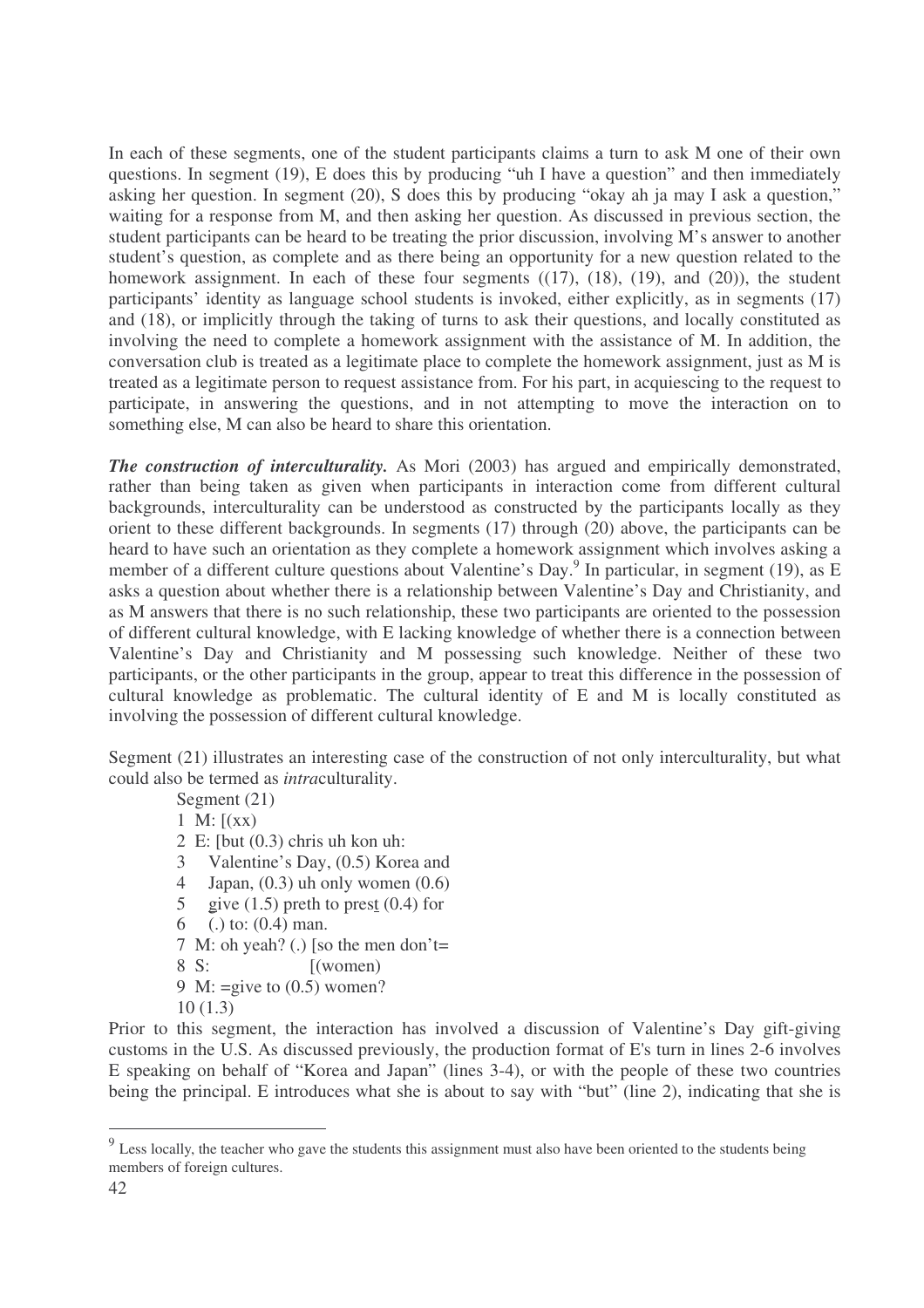building a contrast. This is followed by a pause and then some talk that is difficult to interpret, "chris uh kon uh," before she indicates that she is still talking about "Valentine's Day" in line 3. Following another pause, she then explicitly marks that she is talking about "Korea and Japan," in contrast, given the prior context, to the U.S. Finally, in lines 4-6, she states, with a fair amount of disfluency, what the gift-giving custom for Valentine's Day is in "Korea and Japan," which is, somewhat simplified, that "only women" (line 4) "give" (line 5) "to man" (line 6). In lines 7 and 9, M responds to this in a way that treats it as something which he has not heard before. At the beginning of line 7, he produces "oh yeah" with rising intonation, indexing that this is new knowledge for him. He then seeks confirmation of what has been implied by E by saying, with rising intonation, "so the men don't give to women."

Both E and M are constructing interculturality, as E introduces this information about gift-giving customs in "Korea and Japan" as contrasting with gift-giving customs in the U.S., and as M responds to this information as being something which he has not heard before. It is also interesting to note, though, that in the way that E introduces the contrasting gift-giving customs, in particular in the way that she marks the production format as speaking on behalf of "Korea and Japan," E also constructs intraculturality. She presents these two different countries as sharing the same Valentine's Day gift-giving customs, implying a cultural relationship. In addition, E, who is Japanese, presents herself as having knowledge of Valentine's Day gift-giving customs in Korea. Looking at this segment alone, it seems rather mysterious that E should choose to speak on behalf of "Korea and Japan," rather than just on behalf of "Japan." As it turns out, though, two of the student participants in this group, E and S, are Japanese, while the third, H, is Korean, with all three participants asking M questions in order to complete their homework assignment. By designing the production format of her utterance as she does, E constructs the three student participants as sharing the same cultural background, at least as far as these gift-giving customs are concerned. That is, she constructs intraculturality among the three student participants. The cultural identity of these three student participants is locally constituted as being shared and in contrast with the cultural identity of the conversation partner.

Needless to say, the invocation and local constitution of identity are not directly tied to the establishment of the production format. However, this generic speaking practice provides one resource for invoking and constituting identity in interaction. An understanding of the interactional work that is accomplished through this generic speaking practice can provide the foundation for understanding what might be called the identity work that this practice is used to accomplish in particular instances. This provides that analyst with a valuable viewpoint on the construction of identity in face-to-face interaction.

## **Conclusion**

The interaction analyzed in this paper may seem to be a rather uncommon type of interaction, with the student participants, on the one hand, and the conversation partners, on the other, often never having met before, but nevertheless getting together and talking for an hour or more, ostensibly having no other business than providing opportunities for the student participants to practice and, hopefully, learn English. However, this type of interaction may not be as uncommon as it first appears. To give a few examples, many English-language schools, at least in the U.S., have programs similar to the conversation club; in so-called communicative language classrooms, much of the interaction among students or between students and the teacher may involve this sort of free conversation; and language learners themselves may organize meetings for the purpose of practicing their second language.